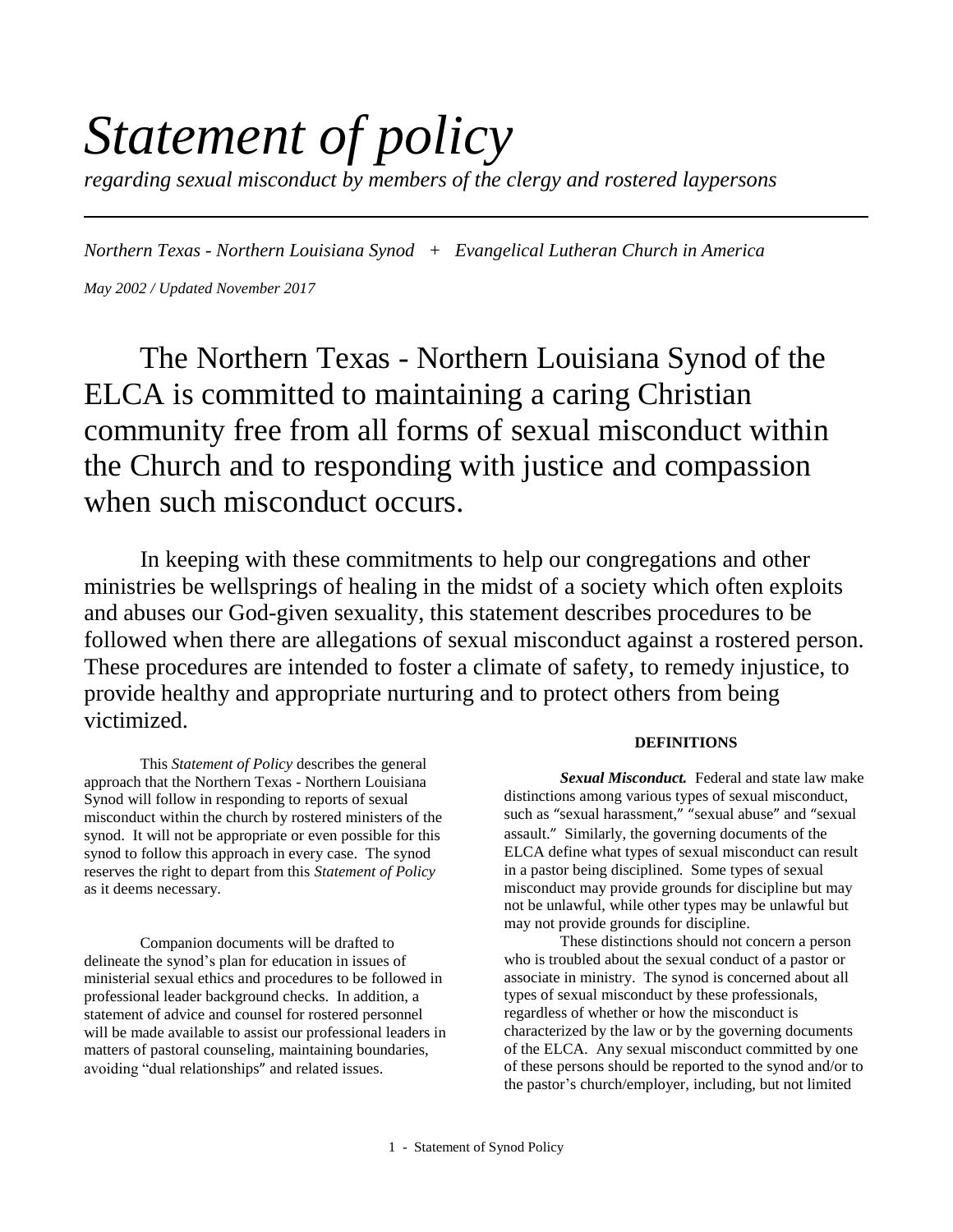to, any sexual contact between the rostered person and a congregant, counselee, employee, or volunteer.

It should be noted that the synod may not be able to assume primary responsibility for addressing all allegations of sexual misconduct. For example, if a pastor who is under call to a congregation is accused of sexually harassing another of the congregation's employees, civil law may require that the congregation, as the employer, take timely and appropriate action. The law may prevent the synod from interfering in the situation.

*Complainant.* As used in this *Statement of Policy*, "complainant" means a person who reports sexual misconduct to the synod. This *Statement of Policy* will assume that generally the complainant is also the victim of the alleged sexual misconduct, but that may not always be the case.

*Pastor or Clergy.* As used in this *Statement of Policy*, "rostered person," "pastor," and "clergy" include ordained ministers and rostered laypersons (deacons.) This *Statement of Policy* assumes that the rostered person who is accused of sexual misconduct is under call to a congregation, and it will be adapted to persons serving other kinds of calls. These standards also apply to rostered leaders who are On Leave From Call or Retired.

*Advocate.* As used in this *Statement of Policy*, an "advocate" is an individual who is willing to provide support to the complainant throughout the process and to help interpret this synod's policies and procedures.

# **THEOLOGICAL FRAMEWORK**

"Whoever wishes to be great among you must be your servant..." Matthew 20:26

Jesus' words to his disciples defined their leadership among the people of God in terms of servanthood. Repeatedly, in his parables and sayings, Jesus spoke also of stewardship. A steward is one who is given a sacred trust; one who understands clearly the responsibility to care for the gifts of another without exploitation. As leaders in the community, therefore, we are to be servants and stewards engaged in care-giving ministries. The leader represents the group being led and therefore is a model for its members. The leader motivates the group being led and must therefore help it to be what it is supposed to be.

In matters of sexuality and community, these Biblical invitations to servanthood and stewardship define a stance for evangelical leadership. Gospel-guided leaders are good stewards of their own sexuality and the sexuality of other persons. Through our understanding of creation, we recognize sexuality as a good gift from God. As stewards and servants, we are called to exercise respect for the integrity of persons entrusted in our care. Responsible stewardship entails the recognition of the need for clear boundaries in our relationships with parishioners, counselees and persons in the general public who also look to us for spiritual leadership. Misuse of

one's position to satisfy personal needs or desires is a serious infringement of the God-given rights of another; such misconduct is also an abuse of the power and authority of the ministerial office and a violation of the trust given by the community of the faithful to that position.

Our confessional stance is grounded in the Trinitarian God who is creative, redemptive and empowering. Instances of sexual exploitation, abuse, and harassment require a response of which empowers, stands with, and seeks to provide restoration of wholeness to victims of abuse. To the greatest extent possible, the church's response to victims will seek to re-establish their trust in the faith community. Our response to one who has engaged in misconduct will include a call to confront the sin, to repent, to evaluate the call to service, and to live a renewed life.

#### **THE IMPORTANCE OF STANDARDS OF CONDUCT IN MINISTRY**

Members of congregations look to pastors and deacons as their spiritual leaders, mentors and role models. Ordained ministers serving as parish pastors, those in specialized ministries, and deacons are highly involved in the personal lives of their parishioners and people they serve. Pastors and deacons often deal with people who are in crisis situations or who are otherwise vulnerable. Leadership inevitably connotes power. Pastors and deacons may not perceive or understand the degree of power held in relationship to their congregational and community members. This power is heightened when persons come to them for counseling or spiritual help.

The office of ministry implies trust. The power of the pastoral office contains the authority and symbols derived from God. Such symbolic authority not only gives clergy and deacons power but also establishes the expectation that persons may come to them without fear of exploitation or abuse. Pastors and deacons should not become sexually involved with congregation members, counselees, or employees of the congregation. To do so constitutes an abuse of the power inherent in the role of pastor or deacons and substitutes personal gratification for the needs of the people served. The power of the pastoral office makes it very difficult for a pastor or a deacon to be in a relationship of equality with parishioners or counselees. Full awareness and free and mutual choice without any fear or coercion is necessary to a truly consensual relationship.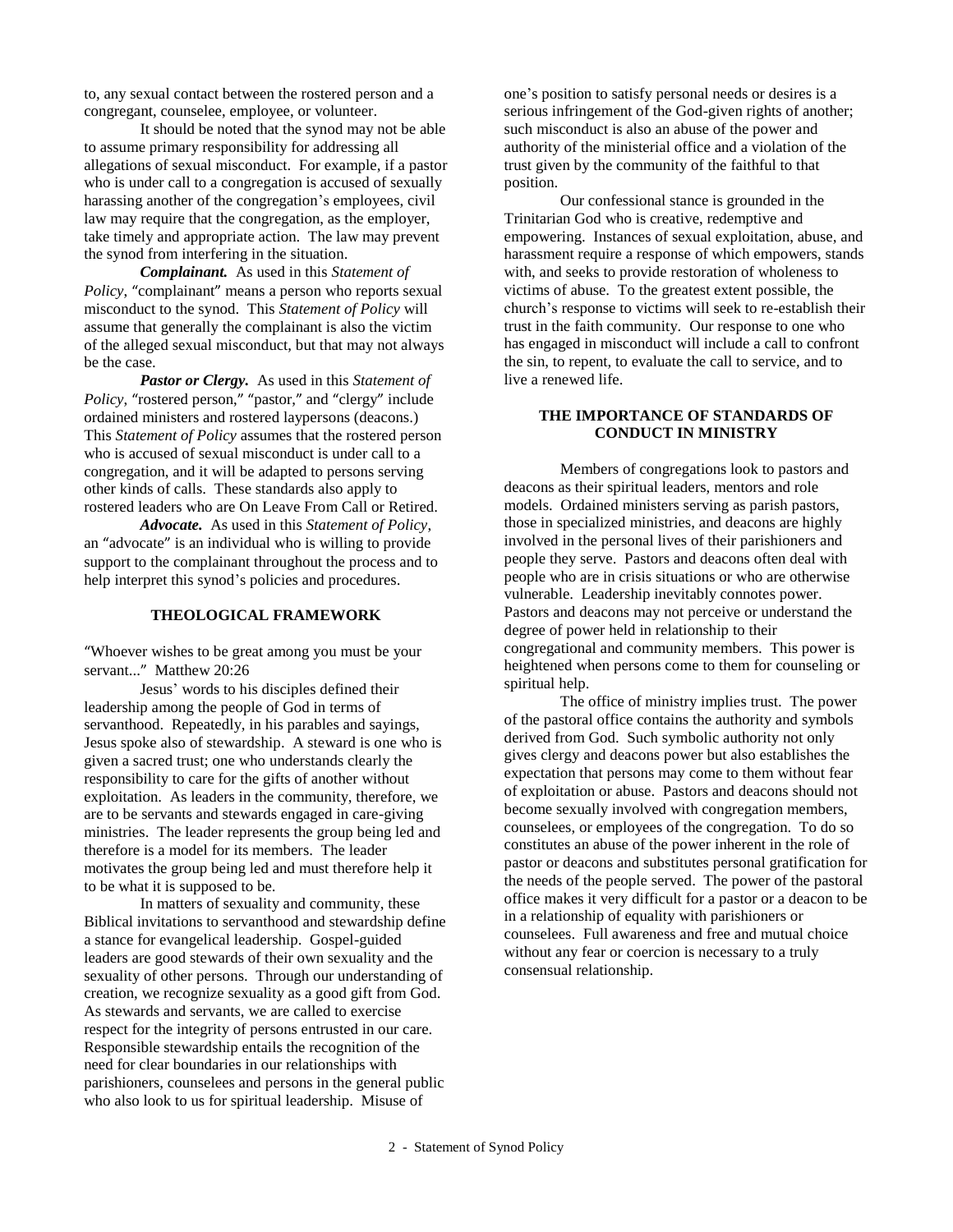# **THE ROLE OF CONGREGATIONS**

The synod and congregations have different responsibilities and thus different roles to play in preventing and responding to reports of clergy sexual misconduct. Each ELCA congregation calls its own pastor, determines its pastor's duties and responsibilities, supervises its pastor's day-to-day ministry, and decides whether to terminate its pastor's call. The synod has neither the authority nor the ability to make those decisions. Obviously, then, the synod cannot be a safe place unless every congregation shares its commitment to ending clergy sexual misconduct.

This *Statement of Policy* is the synod's policy, and therefore says little about the role played by congregations in preventing and responding to reports of clergy sexual misconduct. This should not obscure the fact that congregations also have a vital role to play. The synod expects congregations to develop their own sexual misconduct policies.

#### **THE ROLE OF THE SYNOD**

The synod's role is essentially twofold. First, the bishop is responsible for providing pastoral care and leadership to the synod's congregations and pastors. Reports of clergy sexual misconduct invariably create an acute need for such care and leadership. Second, pastors who commit sexual misconduct may be disciplined - that is, they may be suspended or removed from the clergy roster of the ELCA. The bishop is primarily responsible for overseeing the preliminary or consultation stage of the disciplinary process and for initiating the formal stage of the disciplinary process.

When the synod provides pastoral care and leadership in the wake of clergy sexual misconduct, it is performing acts of ministry. The freedom of the synod to decide for itself how God has called it to minister to those harmed by sexual misconduct is a precious one that is constitutionally protected from governmental interference. The same is true of the synod's freedom to decide who will be on its clergy roster, and of the freedom of each congregation to decide who will preach and teach from its pulpit. Nothing in this *Statement of Policy* is intended to diminish these freedoms in any respect or to create any legal rights or responsibilities.

In every sexual misconduct case, the bishop and the bishop's staff will attempt to make available pastoral care to the complainant, the complainant's family, the pastor who is alleged to have committed the misconduct, the pastor's family, the members of the pastor's congregation, the pastor's colleagues, and others. The ultimate responsibility of the bishop and the bishop's staff is to the synod, and not to any individual within the synod. If a conflict arises between what is the synod's interests and what is in the interests of someone else, the

bishop and the bishop's staff are obligated to act on this synod's behalf.

# **SYNOD POLICY AND PROCEDURES**

#### **A. Adequate Preparation**

This synod is committed to preventing clergy sexual misconduct in the following ways:

First, the synod will not tolerate clergy sexual misconduct. The synod will make that clear in educational opportunities that it provides, in the manner in which it responds to reports of clergy sexual misconduct, in discussions that it has with seminarians and others who seek to join its clergy roster, and in its public and private statements regarding this issue.

Second, the synod will provide ongoing educational opportunities regarding clergy sexual misconduct for pastors, congregations, and others. Those efforts will focus on such subjects as the dynamics of clergy sexual misconduct and the impact of such misconduct on its victims. The synod strongly urges its pastors and congregations to take advantage of these educational opportunities.

Finally, the bishop and the bishop's staff will continue to take advantage of educational opportunities that are available to them. The synod recognizes that society generally and the churches particularly have much to learn about sexual misconduct. As the synod's understanding of this problem changes, its *Statement of Policy* and educational efforts will change as well.

These preventative efforts are intended to complement similar efforts that have been or will be made by the synod's congregations, by the ELCA churchwide organization, by ELCA seminaries, and by other entities affiliated with the ELCA.

#### **B. Reporting**

Even the best preventative measure cannot completely eliminate clergy sexual misconduct. The synod must always be prepared to respond to reports of misconduct. The more open it is to receiving such reports, the more often clergy sexual misconduct will be reported.

Anyone who knows or suspects that a pastor may have been involved in sexual misconduct should report that knowledge or suspicion to the bishop or assistant to the bishop directly by phone, in person or by letter stating the complaint. The names, addresses, and telephone numbers of the bishop and the bishop's assistant(s) are attached to this *Statement of Policy*. If a complainant is uncomfortable about contacting the bishop or the assistant to the bishop, then the complainant should contact one of the other people, who include men and women, clergy and lay persons, listed in the attachment. However, it must be stressed that these people are acting on behalf of the synod, and any information that they are given will be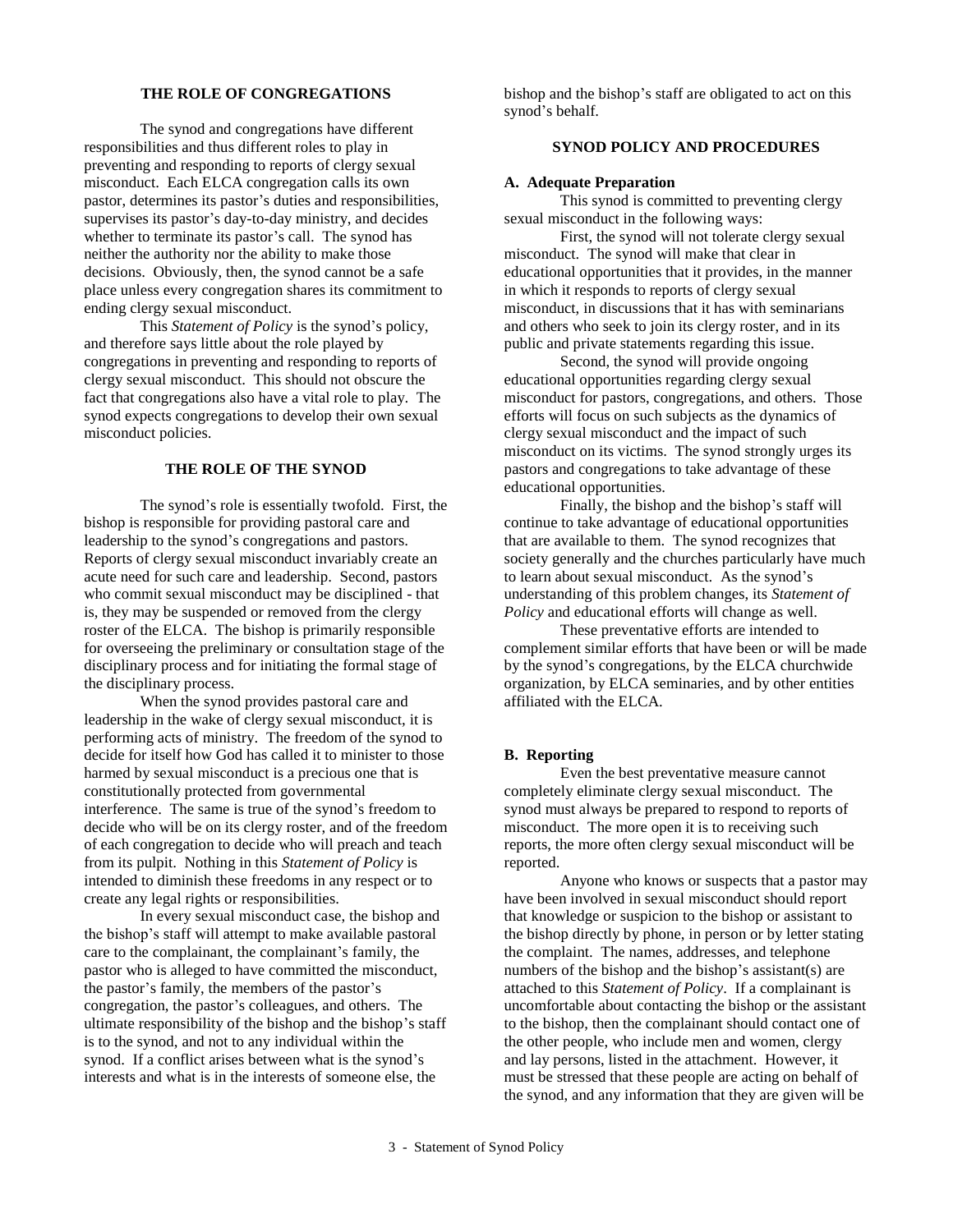shared with the bishop (unless it is the bishop who is being accused of sexual misconduct, in which case the bishop of the ELCA will be contacted).

A contact may be made with the bishop or other authorized person by mail, by telephone, or in person. The complainant need not identify herself or himself when (s)he first contacts the synod. The complainant may anonymously ask questions about how the synod would respond to a particular complaint of misconduct. However, the synod can do little about a report of sexual misconduct until the complainant identifies herself or himself and the pastor involved in the misconduct.

The bishop or other person contacted by the complainant will (1) assure the complainant that the synod does not tolerate sexual misconduct and takes seriously all reports of such misconduct; (2) explain the synod's process for responding to reports of sexual misconduct and offer to provide a copy of this *Statement of Policy*; (3) answer the complainant's questions about the policies and procedures of the synod; (4) express care and concern for the complainant; (5) when the complainant is anonymous, encourage the complainant to identify herself or himself and the pastor involved in the misconduct.

The bishop or other person contacted by the complainant will also offer to provide the complainant with a list of advocates who are available to provide support and to help interpret the synod's policies and procedures. The complainant will be invited to contact an advocate and to be accompanied by that advocate through the reporting, investigative, and if necessary, disciplinary processes. If the complainant requests, the synod will contact an advocate for her or him. The complainant is welcome to use an advocate who does not appear on the list - such as a friend or family member - or to decline to use an advocate.

Promptly after a report of clergy sexual misconduct has been received from an identified complainant, the bishop and/or bishop's designee will interview the complainant in person or, if that is not possible, by telephone. In this and all meetings with synod personnel, the complainant may be accompanied by a friend, family member, support person, or advocate of her or his choice. The bishop or bishop's designee will ask the complainant to provide as much information about the sexual misconduct as the complainant is comfortable sharing. The complainant may be asked to provide information in writing or to sign a written summary for the sake of clarity of the allegations. The bishop or bishop's designee will also ask the complainant what (s)he is seeking in coming forward and whether the complainant is prepared to participate in the disciplinary process if necessary. The complainant will be given a copy of this *Statement of Policy* if (s)he has not already received it.

The bishop or bishop's designee will discuss with the complainant how (s)he feels about the possibility that her or his identity may become known to the accused or others. Insofar as possible, the synod will respect the wishes of the complainant regarding confidentiality. However, at some point, the synod may be required by civil law or by the governing documents of the ELCA to disclose the identity of the complainant. Also, in unusual circumstances, the fact that the bishop or bishop's designee is responsible to the synod may require action contrary to the wishes of the complainant..

If the bishop or the bishop's designee learns that a child or vulnerable adult may have been sexually abused, the bishop or the bishop's designee may be legally required to report that information to law enforcement authorities. If possible, the complainant will be notified before such a report is made.

The bishop or bishop's designee will discuss with the complainant her or his needs for pastoral care or professional counseling. If the complainant requests, the bishop or bishop's designee will help to put the complainant in touch with persons who can provide such care or counseling. Under no circumstances will any employee of the synod office function as the complainant's advocate, pastor, or counselor.

The bishop or bishop's designee may appoint a contact person within the synod who will keep in regular contact with the complainant and will inform the complainant of significant developments. That contact person will also be available to respond to the complainant's questions and concerns about the process.

### **C. Initial Investigation of the Complaint**

After interviewing the complainant, the bishop and/or the bishop's designee will carefully review the information provided by the complainant. If the report appears credible and involves sexual misconduct for which the pastor might be disciplined, the bishop or bishop's designee may conduct a preliminary investigation to determine whether information supporting or contradicting the report exists and to prevent intimidation of the complainant or the accused. The preliminary investigation may include (1) further discussions with the complainant; (2) a review of the records of the synod, another ELCA synod, the ELCA, or an entity affiliated with the ELCA; or (3) interviews of former bishops of the pastor, those who served as assistants to former bishops of the pastor, pastors who succeeded the pastor at congregations that (s)he served, pastors who presently serve on the same staff with the pastor, members of congregations that the pastor served, members of congregations that the pastor now serves, friends of the pastor, or (4) persons identified by the complainant, friends, family members, pastors, or counselors of the complainant.

The preliminary investigation will be conducted as quickly and as discreetly as is possible under the circumstances. All of those contacted will be asked to keep the contact in strictest confidence. If the synod or a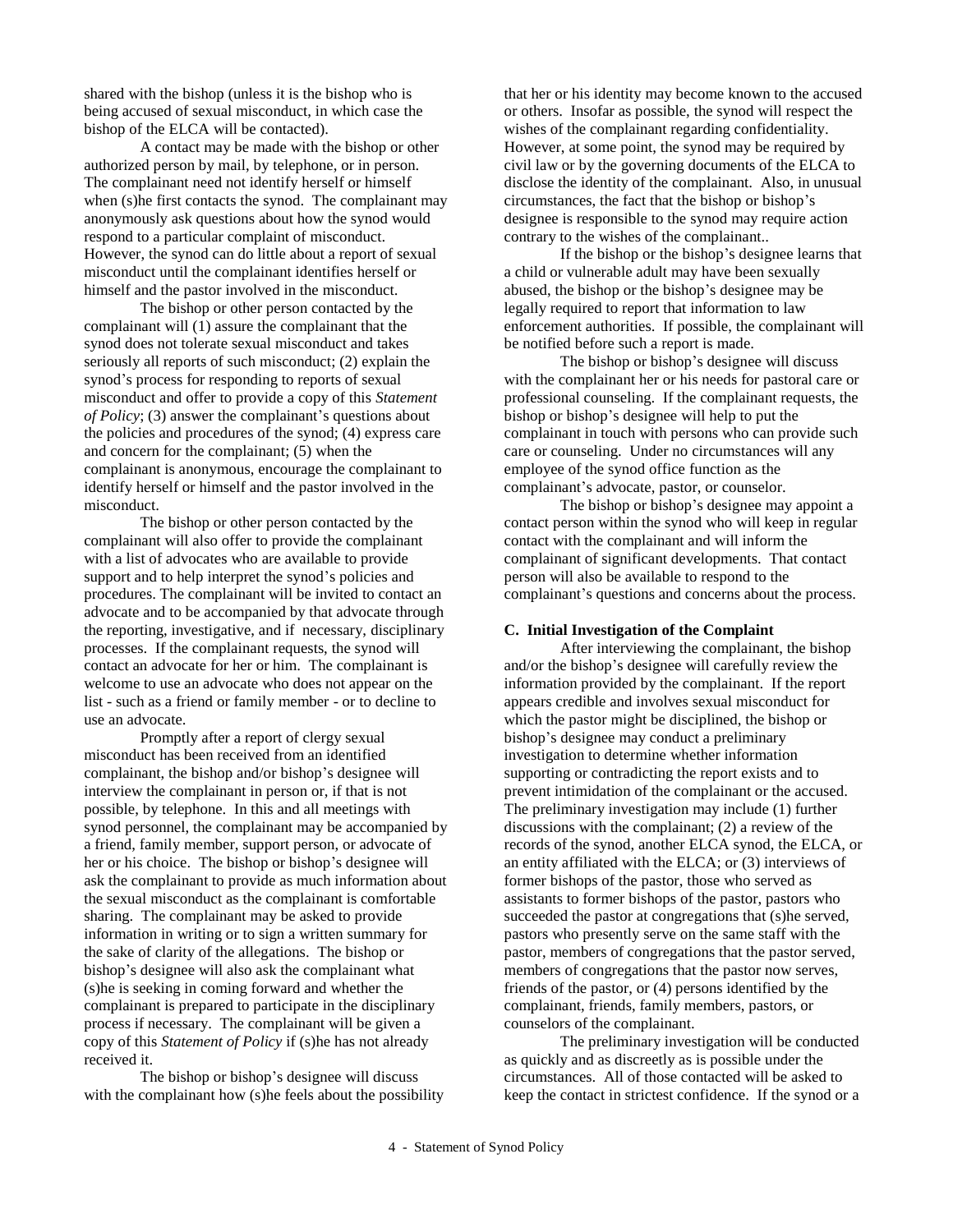discipline hearing committee later determines that the pastor did not commit sexual misconduct, that conclusion will be communicated to those who were contacted by the synod in the course of its preliminary investigation.

#### **D. Conversation with the Pastor**

The bishop will usually meet with the pastor. The bishop should be accompanied by the bishop's designee or another person. If the bishop meets alone with the pastor, the bishop will clarify that the meeting is not confidential, and that the bishop may disclose anything that (s)he is told.

At their meeting, the bishop will provide the pastor with information regarding the complaint and ask the pastor to respond. The bishop may ask the pastor to provide a response in writing. The bishop will also (1) assure the pastor that, while the synod does not tolerate sexual misconduct, the synod will give the pastor a full and fair opportunity to contest allegations of sexual misconduct; (2) explain the synod's process for responding to reports of sexual misconduct and provide a copy of this *Statement of Policy*; (3) answer the pastor's questions about the policies and procedures of the synod; (4) express care and concern for the pastor; (5) strongly discourage the pastor from having any personal contact with the complainant, either directly or indirectly; and (6) invite the pastor to contact an advocate and to be accompanied by that advocate through the investigative, and, if necessary, disciplinary processes. If the pastor requests, the synod will assist the pastor in finding an advocate. The pastor may decline to use an advocate.

Depending upon the circumstances, the bishop may ask the pastor to voluntarily agree to certain restrictions upon his or her ministry - such as agreeing not to have contact with children - until the investigation and/or disciplinary proceedings are concluded. If the pastor refuses, the bishop may ask the congregation to impose the restrictions upon the pastor. The bishop may also ask the pastor to take a leave of absence - either with or without pay - until the investigation and/or disciplinary proceedings are concluded. If the pastor refuses, the bishop may ask the congregation to place the pastor on involuntary leave of absence, or, in extreme circumstances, the bishop may temporarily suspend the pastor without prejudice. Finally, the bishop may ask the pastor to resign his or her call or from the clergy roster of the ELCA. The bishop cannot force the pastor to resign. Only a discipline hearing committee can remove the pastor from the clergy roster.

The bishop or bishop's designee will discuss with the pastor his or her needs for pastoral care or professional counseling. If the pastor requests, the bishop or bishop's designee will help to put the pastor in touch with persons who can provide such care or counseling. Under no circumstances will any employee of the synod function as the pastor's advocate, pastor or counselor.

The bishop or bishop's designee may appoint a contact person within the synod who will keep in regular contact with the pastor and will inform the pastor of significant developments. That contact person will also be available to respond to the pastor's questions and concerns about the process.

#### **E. Assessment of Information**

After meeting with the pastor, the bishop will carefully review the information provided by the complainant, information discovered during the preliminary investigation, and information provided by the pastor. The bishop will then decide upon a course of action. Among options available to the bishop are the following: no further action; further investigation; requesting the pastor to undergo a psycho diagnostic evaluation; requesting the pastor's congregation to take some action; convening a consultation or advisory panel; or initiating the formal disciplinary process.

#### **F. Consultation or Advisory Panel**

Reports of sexual misconduct often present a bishop with a difficult decision. To assist him or her in making these difficult decisions, a bishop may, at his or her sole discretion, appoint a consultation or advisory panel. Essentially, a consultation or advisory panel is a small group of clergy and laypersons who are asked to recommend a course of action to the bishop. Before making that recommendation, the panel may interview the complainant, the pastor, the bishop, the bishop's designee, and/or others. If possible, the panel will seek to resolve the controversy through recommendations that are pastoral and therapeutic and that will eliminate the need for disciplinary proceedings if they are accepted by all concerned. If such a resolution does not appear possible, the panel will advise the bishop whether it believes that the disciplinary process should be initiated.

#### **G. Formal Hearing**

Disciplinary proceedings are the process by which the ELCA determines if a pastor is guilty of the charges and, if so, what the penalty should be. The process is governed by Chapter 20 of the Constitution and Bylaws of the ELCA and by the Rules Governing Disciplinary Proceedings. A pastor may be disciplined for committing "conduct incompatible with the character of the ministerial office," which is defined in Definitions and Guidelines for Discipline of Ordained Ministers (Dec. 5, 1993) to include "adultery, promiscuity, the sexual abuse of another, or the misuse of counseling relationships for sexual favors." Definitions and Guidelines is available from the synod.

A bishop may initiate disciplinary proceedings against a pastor by filing written charges setting forth the offense that the pastor is accused of committing - e.g., "the sexual abuse of another" - and the alleged facts supporting the charge - e.g., the name of the person that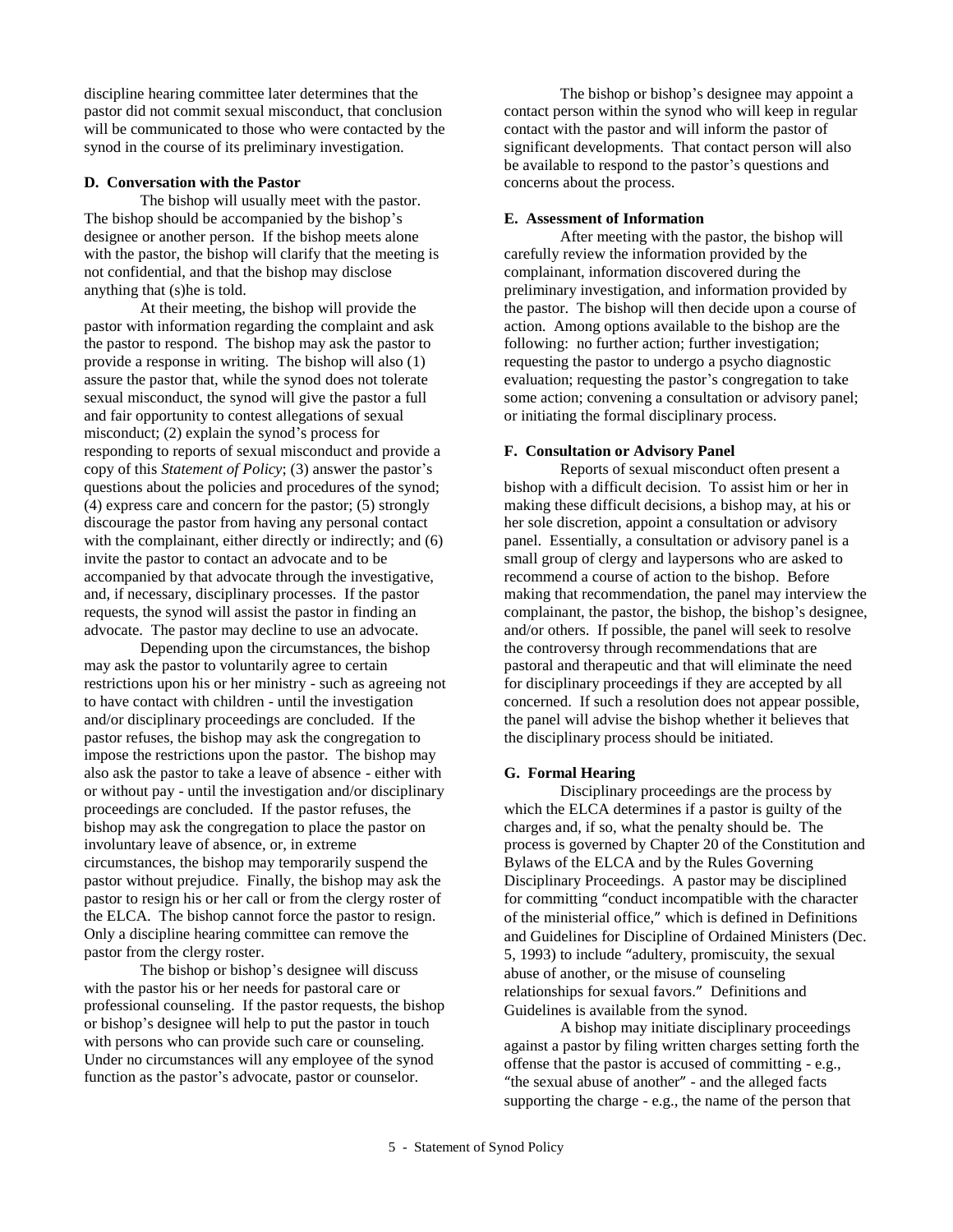the pastor is alleged to have abused and the date, place, time, and other circumstances of the alleged abuse.

A committee of twelve persons is appointed to hold a hearing on the charges. The hearing resembles a court trial. The bishop presents testimony and other evidence in support of the charges, and then the pastor presents testimony and other evidence in opposition to the charges. The governing documents of the ELCA provide for certain rights for the bishop, the pastor, and the complaining witnesses. A bishop generally will not initiate formal disciplinary proceedings unless the complainant agrees to testify against the pastor.

Following the hearing, the discipline hearing committee decides whether the charges are true, and, if so, what discipline should be imposed. The options available are private censure and admonition, suspension from the clergy roster of the ELCA for a designated period of time or until the pastor complies with specified conditions, or removal from the clergy roster. The discipline hearing committee's decision is generally made about four months after charges are filed.

# **H. Disclosure**

Except in unusual circumstances, the synod will disclose all serious allegations of clergy misconduct. Although disclosure can increase the short term pain caused by clergy sexual misconduct, experience has demonstrated that disclosure speeds the healing of the primary and secondary victims of the misconduct, empowers unknown victims to come forward and seek help, protects others from being victimized by the same pastor, and demonstrates the commitment of the Church to deal openly and honestly with the problem. The synod also discloses in order to fulfill its mission of reaching out to those who need love, healing and reconciliation.

Decisions regarding who will make what disclosure to whom and when will vary from case to case. In general, though, the synod will abide by the following guidelines:

1. Disclosure of clergy sexual misconduct will be made to the leadership of the pastor's present congregation, the members of the pastor's present congregation, the members of the pastor's family, and other pastors within the synod. In some situations, wider disclosure to previous congregations or even to the news media, when necessary, may be made.

2. Disclosure will be made when (1) the pastor admits to committing sexual misconduct; (2) the pastor resigns his or her call or from the clergy roster of the ELCA after being accused of sexual misconduct; (3) the pastor is placed on leave of absence or temporarily suspended in response to an allegation of sexual misconduct; (4) the pastor is suspended or removed from the clergy roster as a result of formal disciplinary proceedings; or (5) secular legal proceedings (civil or criminal) are initiated against the pastor.

3. This synod intends to work closely with the congregational leaders regarding appropriate disclosure to the members of the congregation. Disclosure to the members will usually be made by one or more of the leaders or by the bishop.

4. To protect the privacy of those harmed by the pastor, only the following will be disclosed; (1) the fact that the pastor has been accused of, admitted to, or been found guilty of committing sexual misconduct; (2) the gender of the complainant; (3) whether the complainant was an adult or a minor at the time of the misconduct; (4) whether the complainant was a member of the pastor's congregation or a person to whom the pastor was providing pastoral care, and (5) if the pastor has denied the allegations, that fact will also be disclosed. Disclosure should never include the name of the complainant or facts from which (s)he could readily be identified.

5. Persons who believe that they have been harmed (directly or indirectly) by the pastor will be invited to contact the leaders of the congregation, the synod, or others who have agreed to be available to those persons.

#### **I. Follow-up**

The synod will work with congregations and others to help ensure that care and support are available to those harmed by clergy sexual misconduct. The synod cannot provide this care itself, but it will assist the primary and secondary victims of sexual misconduct to find resources that might help them on their journey to healing. In the instance of false allegations, the synod will communicate that conclusion to all persons who were contacted in the course of the investigation.

*This "Statement of policy regarding sexual misconduct by members of the clergy and rostered laypersons" was adopted by the Synod Council of the Northern Texas - Northern Louisiana Synod September 20, 1997.*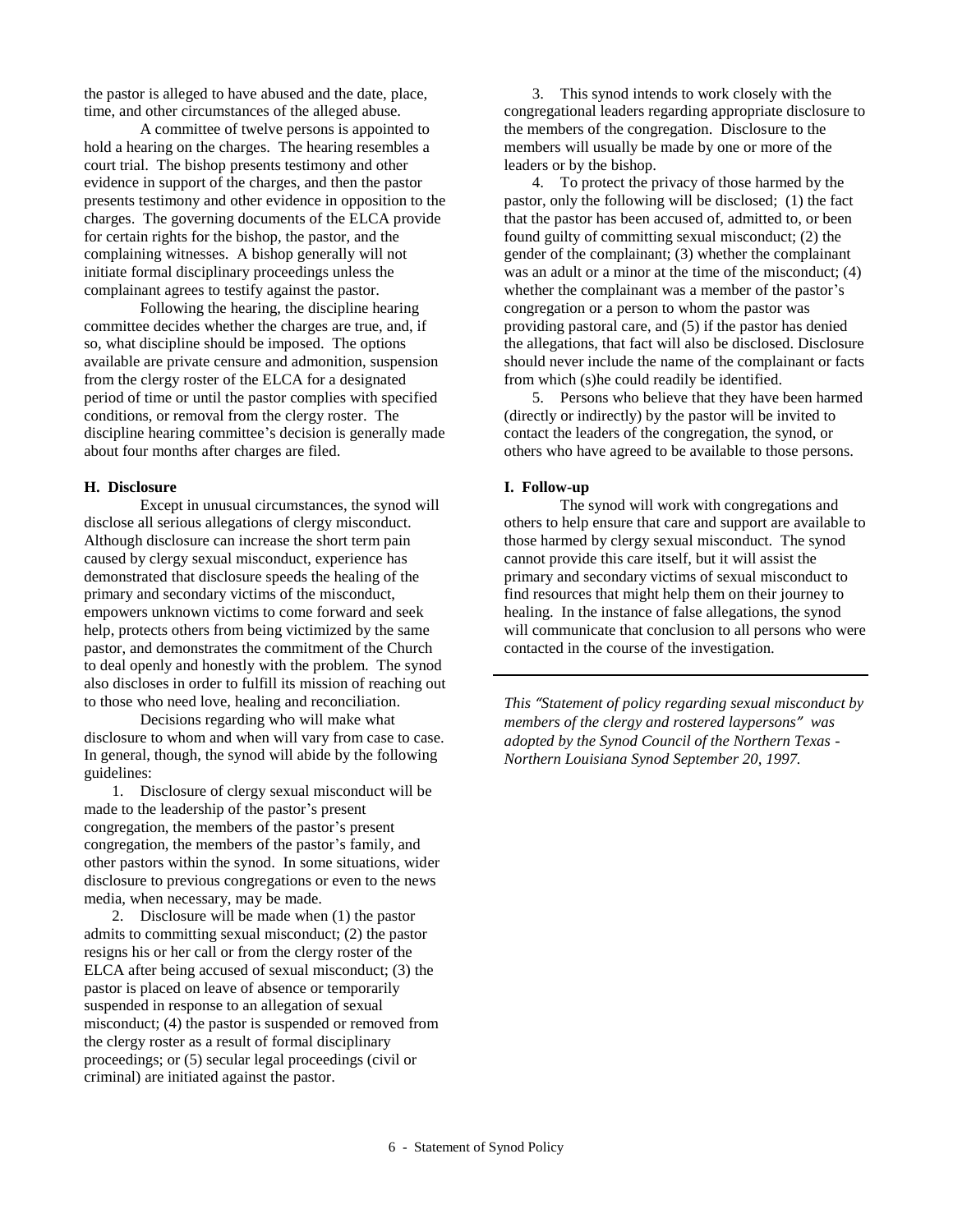# **APPENDIX A: ELCA STANDARDS**

Under the Constitution and Bylaws of the ELCA, pastors may be disciplined for committing "*conduct incompatible with the character of the ministerial office*." In November 1989, the Church Council approved a document entitled "Definition and Guidelines for Discipline." The document defines what types of conduct constitute "conduct incompatible" for which a pastor can be subject to ecclesiastical discipline.

*"The expectation of this church is that an ordained minister is to lead a chaste and decent life in word and deed. In keeping with this expectation, chastity and abstinence are required outside of marriage or outside publicly accountable, lifelong, monogamous, same-gender relationships, and chastity and fidelity are required within marriage or within such same-gender relationships. Adultery, infidelity, casual sexual relationships, promiscuity, the sexual abuse of another, or the misuse of the pastoral relationship for sexual activity constitute conduct that is incompatible with the character of the ministerial office."*

In October 1990, amended in 2010, the Church Council adopted a document entitled "Vision and Expectations: Ordained Ministers in the Evangelical Lutheran Church in America." Unlike "Definitions and Guidelines," this document "*is not a juridical document that describes the grounds on which ordained ministers may be subject to discipline*." Rather, the document sets forth what the ELCA expects of rostered leaders:

*The expectations of this church regarding the sexual conduct of its ordained ministers are grounded in the understanding that human sexuality is a gift and trust from God. Ordained ministers are to live in such a way as to honor this gift and trust. Ordained ministers are expected to reject sexual promiscuity, the manipulation of others for purposes of sexual gratification, and all attempts of sexual seduction and sexual harassment, including taking physical or emotional advantage of others.*

*This church's social statement Human Sexuality: Gift and Trust states: "Sexual intimacy, together with promises of fidelity and public accountability, nurtures bonds that allow people to thrive and provides a rich context for the care and support of children." It also states: "It is in marriage that the highest degrees of physical intimacy are matched with and protected by the highest levels of binding commitment, including legal protection. It is in marriage that public promises of lifetime commitment can create the foundation for trust, intimacy, and safety."*

*Single ordained ministers are expected to live a chaste life, holy in body and spirit, honoring the single life, and working for the good of all. A married ordained minister is expected to live in fidelity to his or her spouse, giving expression to sexual intimacy within a marriage relationship that is mutual, chaste, and faithful.*

*An ordained minister who is in a publicly accountable lifelong, monogamous same-gender relationship is expected to live in fidelity to his or her partner, giving expression to sexual intimacy within a publicly accountable relationship that is mutual, chaste, and faithful.*

#### **ADDRESS AND PHONE NUMBER OF THE BISHOP'S OFFICE**

Northern Texas - Northern Louisiana Synod of the Evangelical Lutheran Church Of America

680 Copper Canyon Road, Argyle, Texas 76226 940.241.2099 Email: info@ntnl.org

Bishop Erik K. J. Gronberg, Ph.D.

Bishop's Associate: The Rev. Kris Totzke

Director of Evangelical Mission: The Rev. Irma Bañales

Vice President: Deacon Stephanie Varnum

7 - Statement of Synod Policy